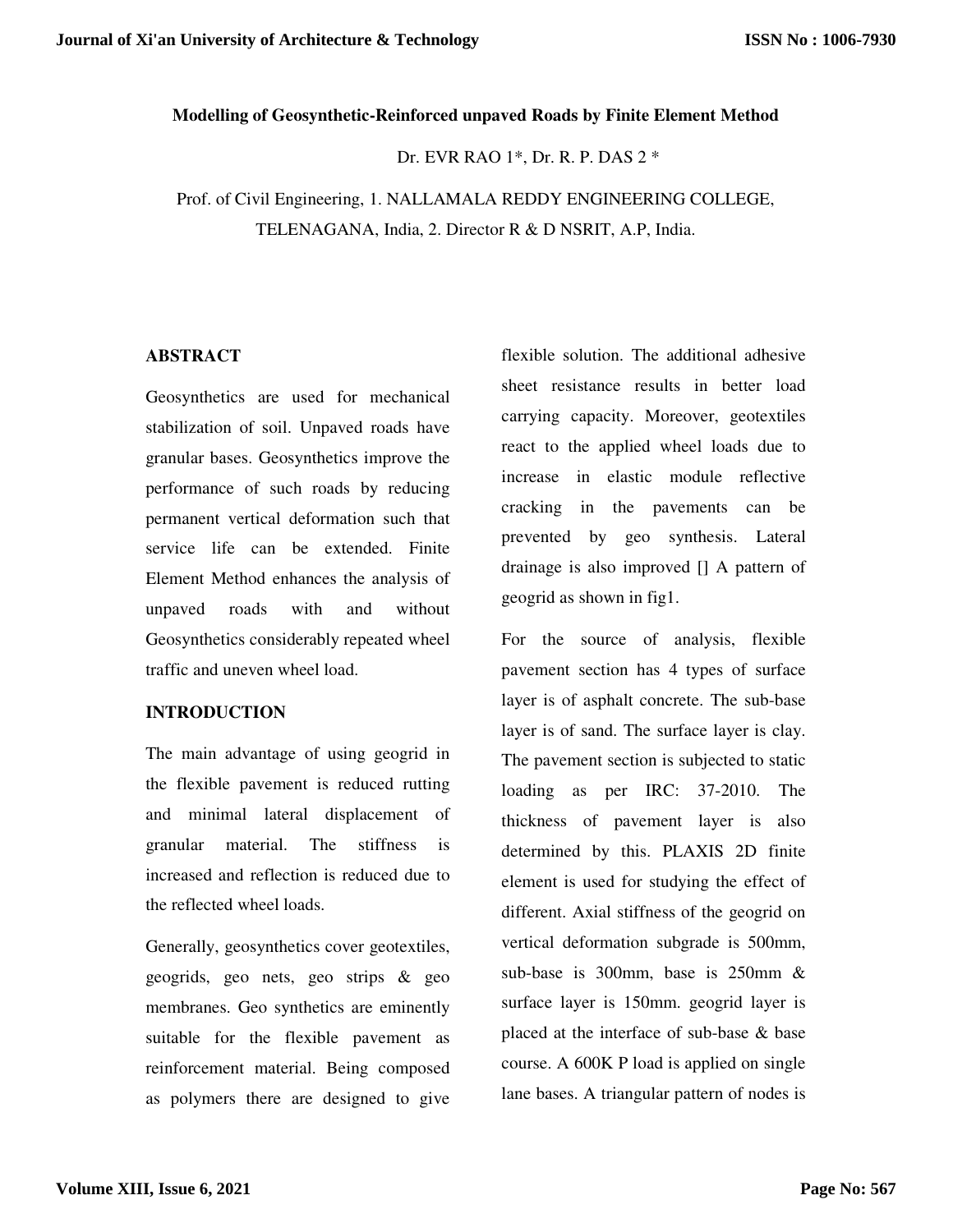selected for analysis. Geogirds of different type was used for studying the stiffness factor.

**METHODOLOGY** 

The steps of finite element are:

- a) Selection of suitable field variables and elements.
- b) Discretization of continua
- c) Selection of interpolation points.
- d) Element properties.
- e) Assembling element properties to obtain global properties
- f) Implementation of boundary condition.
- g) Solution of the system to get nodal unknows.
- h) Additional calculations to get the required vales.

The basic equation

$$
[K]_e \{\delta\}_e = \{F\}_e
$$

 $[K]_e$  is the element stiffness matrix  $\{\delta\}_e$ is the nodal displacement vector,  $\{F\}_e$  is the nodal force vector.

The element of stiffness  $K_{ij}$  gives course in direction 'I' due to unit displacement in coordinate 'j'. there are four methods to formulate the element properties.

- a) Direct approach
- b) Variational approach.
- c) Weighted residual approach
- d) Energy balanced approach.

Variational approach is employed to assemble stiffness matrix and nodal force factor for consistent load.

Element properties are used to assemble global properties / structural properties to get system equation. The boundary conditions are imposed. The solution of simultaneous equation gives the nodal unknows. Utilizing the nodal values additional calculations are made to get the required values like stresses, strains and movements.

**PRINCIPLES:** Shell elements were selected for the base course and subgrade layers .

The reinforcement element are basesubgrade interface can be considered as a truss element having thickness of 0.003meter.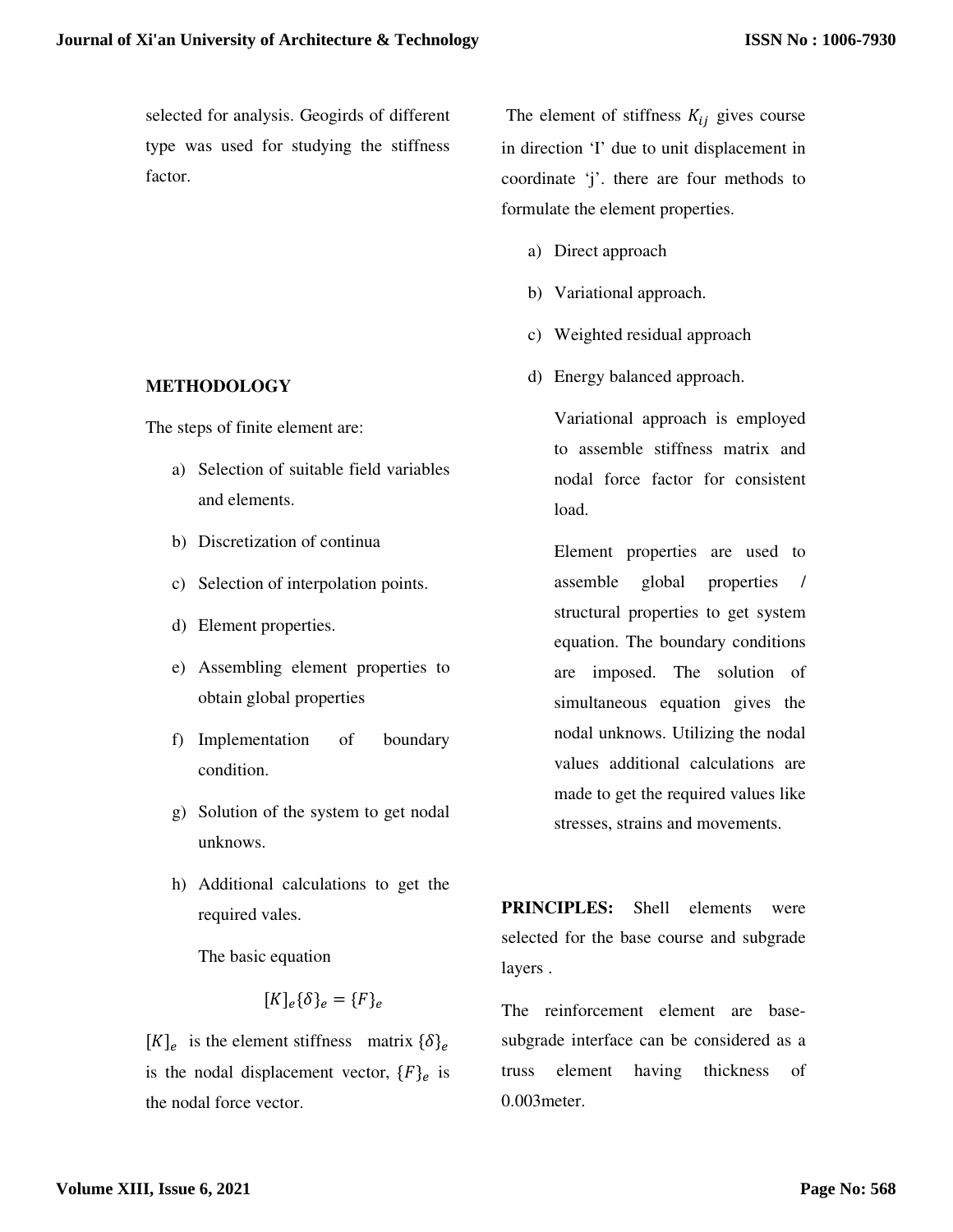| Base     |  |  |  |  |  |
|----------|--|--|--|--|--|
| geogrid  |  |  |  |  |  |
| subgrade |  |  |  |  |  |

- 1) The model is constrainedat the bottom . displacement in X direction & rotation in y and z are prevented on 2 vertical faces. For SY'an University of Architecture & Technology<br>
Base  $\psi$  = soil diltary angle,  $\beta$  =<br>  $\epsilon$ eogrid<br>
subgrade 4) For the googrid, elastic mode<br>
can be used<br>
For geographic,  $y(kpa)$ =3000<br>
From the table<br>
thickness=0.003,
	- 2) To have heavy vehicular traffic, a cyclic load of triangular type with cyclic repetition equal 1000 was applied over a circular area having radius of 0.152m. amplitude 40KN (pavement pressure of 550kpa) frequency  $=0.5$  Hz. this amplitude is one half of an a load from equivalent single axle load. 2 ventical<br>2 vehicular traffic,<br>3 of triangular type<br>pepetition equal<br>plied over a<br>having radius of<br>litude 40KN<br>ressure of 550kpa)<br>0.5Hz. this<br>one half of an axle **Example 19**<br> **Example 20**<br> **Example 30**<br> **Example 30**<br> **Example 30**<br> **Example 30**<br> **Example 30**<br> **Example 30**<br> **Example 30**<br> **Example 30**<br> **Example 30**<br> **Example 30**<br> **Example 30**<br> **Example 30**<br> **Example 30**<br> **Example 30**
	- 3) In unpaved structure, relativity large deformation occurs under traffic load due to elastic plastic behaviour of base and subgrade layer. Drucer-prager method gives hyperbolic yield criterion

Let p be the initial hydro static tensile strength of the material. slope.  $\psi$  = soil diltary angle,  $\beta$  =

4) For the geogrid, elastic model can be used

For geographic, y(kpa)=3000

From the table thickness=0.003, E=400Mpa

5) Two interfaces are: 1) between ABC & geogrid

2) geogrid &

subgrade

One interface is between ABC & subgrade

Compact surface is quite distributed.

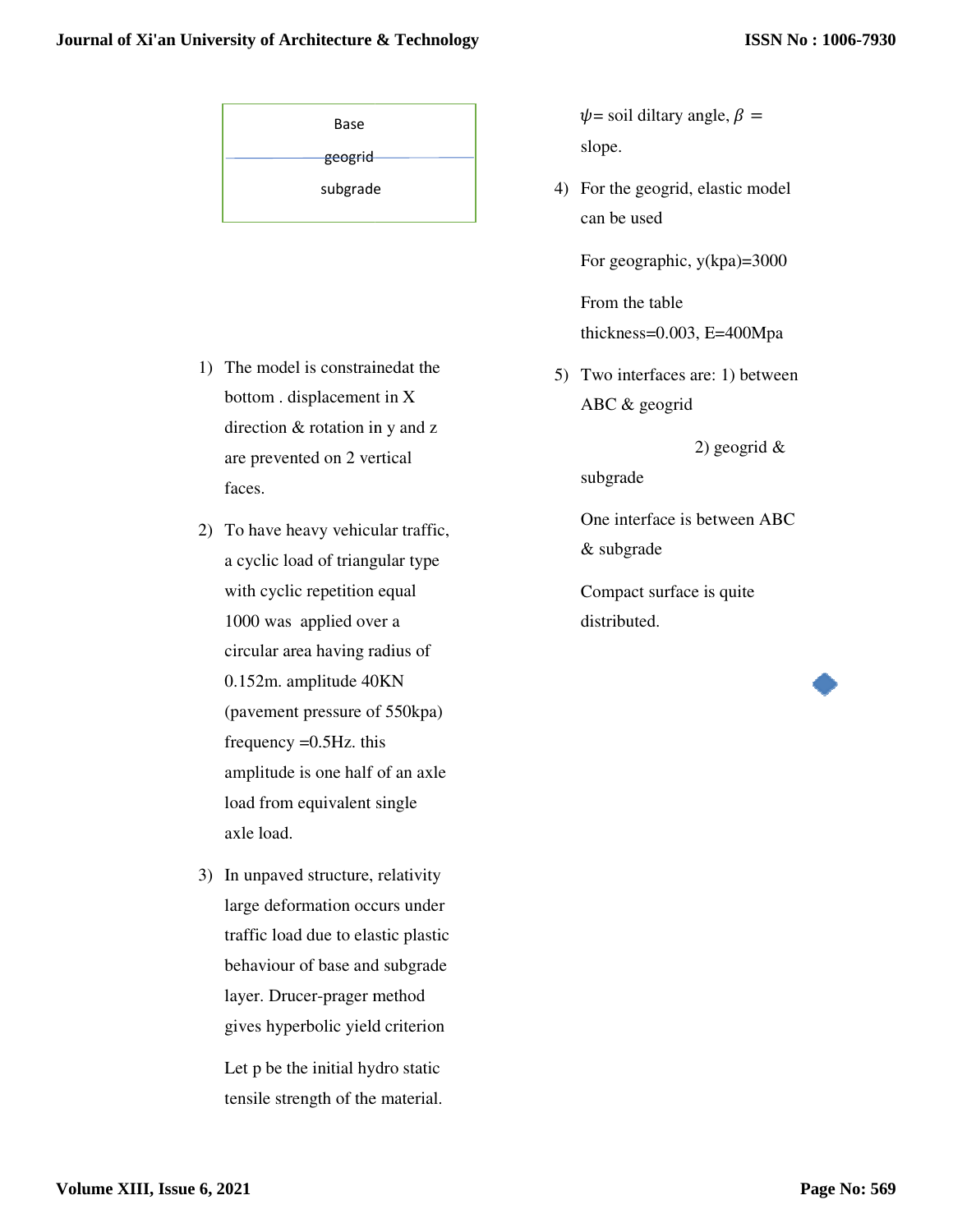|            | Surface | Base   |              |         |
|------------|---------|--------|--------------|---------|
| Material   |         | Aggreg | Subbas       | Subgrad |
|            |         | ates)  | e            | e       |
| Type<br>of | Linear  | Mohr-  | Mohr-        | Mohr-   |
| model      | Elastic | Coulo  | Coulom       | Coulom  |
|            |         | mb     | b            | b       |
| Thicknes   | 100     | 250    | 300          | 500     |
| $s$ (mm)   |         |        |              |         |
| Dry unit   | 23      | 22     | 15           | 14      |
| weight     |         |        |              |         |
| (kN/m3)    |         |        |              |         |
| Saturated  |         | 24     | 16           | 16.2    |
| unit       |         |        |              |         |
| weight     |         |        |              |         |
| (kN/m3)    |         |        |              |         |
| Cohesion   |         | 1      | $\mathbf{1}$ | 1200    |
| (kN/m2)    |         |        |              |         |
| Angle of   |         | 42     | 40           | 5       |
| internal   |         |        |              |         |
| friction   |         |        |              |         |

**ASSUMPUTIONS** 

# **RESULTS**

- 1) Reduction in vertical deformation is observed in increase in stiffness.
- 2) Vertical deformation in geogrid reinforcement is less.
- 3) Stiffness deformation is quite less for higher





**Result show that this method is effective.** 

## **References:**

1) Effect of axial stiffness of geogrid in the flexible pavement